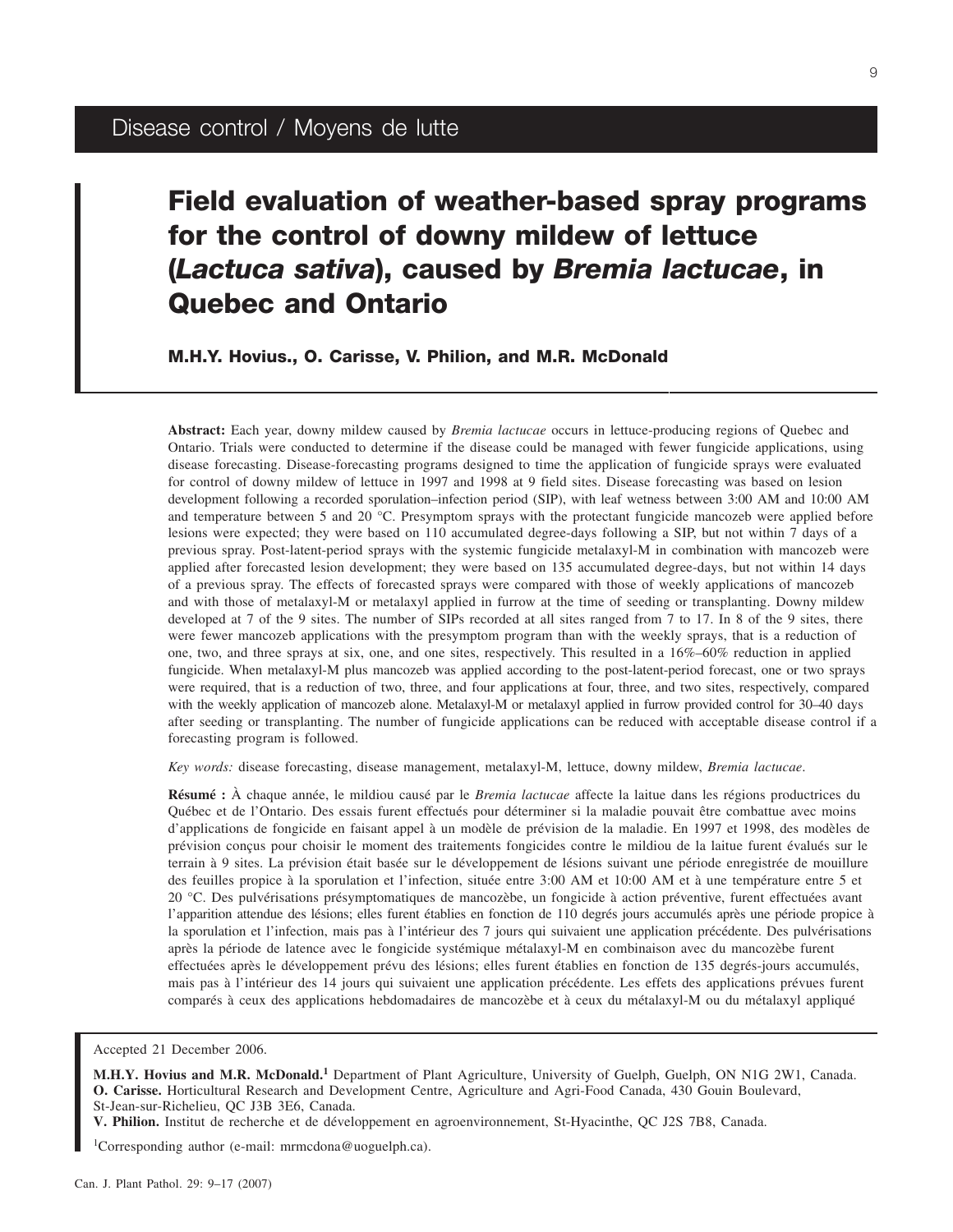dans le sillon au semis ou à la transplantation. Le mildiou s'est développé à 7 des 9 sites. Le nombre de périodes propices à la sporulation et l'infection enregistrées à tous les sites varia de 7 à 17. Dans 8 des 9 sites, il y a eu moins d'applications de mancozèbe avec le programme présymptomatique qu'avec les applications hebdomadaires, soit une réduction de une, deux et trois applications à respectivement six, un et un sites. Il en résulta une diminution de 16% à 60% de fongicide appliqué. Lorsque la combinaison métalaxyl-M plus mancozèbe fut appliquée selon la prévision après la période de latence, une ou deux applications furent nécessaires, soit une réduction de deux, trois et quatre applications à respectivement quatre, trois et deux sites, comparativement à des applications hebdomadaires de mancozèbe seul. Le métalaxyl-M ou le métalaxyl appliqué dans le sillon maîtrisèrent la maladie durant 30 à 40 jours après le semis ou la transplantation. Tout en donnant un degré de lutte suffisant, le nombre d'applications de fongicides peut être réduit si un modèle de prévision de la maladie est appliqué.

*Mots-clés :* modèle de prévision, lutte antiparasitaire, métalaxyl-M, laitue, mildiou, *Bremia lactucae*.

# **Introduction**

Downy mildew of lettuce (*Lactuca sativa* L.), caused by *Bremia lactucae* Regel, is an important disease that occurs during cool and wet weather (Crute 1979; Wicks et al. 1993). *Bremia lactucae* attacks plants in the genus *Lactuca* at any growth stage (Dickinson and Crute 1974; Carisse and Philion 2002). Symptoms appear first on the under side of the leaf and, in most cases, larger veins limit lesion size (Crute and Dixon 1981). Sporulation occurs under conditions of high humidity on infected tissues producing a downy mat of white sporangiophores. The pathogen rarely kills the plants, but because lettuce is mainly grown for the fresh market, any blemishes or yellowing of the leaves makes the crop unmarketable and may promote rot during postharvest transit and storage (Scherm and van Bruggen 1994a; Carisse and Philion 2002).

Breeding programs aimed at finding disease-resistant cultivars are challenged by a rapid development of new races of the pathogen (Crute and Johnson 1976; Michelmore et al. 1984; Farrara et al. 1987; Ilott et al. 1989; Schettini et al. 1991). Growers often rely on weekly applications of protectant (ethylene bisdithiocarbamate) fungicides for disease control (Raid and Datnoff 1990; Wu et al. 2002) because of the prevalence of populations of *Bremia lactucae* resistant to metalaxyl-M and fosetyl-aluminium fungicides and because of the high value of the crop. This strategy is expensive and not always effective for control of downy mildew (Raid and Datnoff 1990). These considerations have prompted a need for alternative control strategies, including a more efficient use of available fungicides through optimal timing of applications based on weather and crop-environment conditions conducive to disease development (Scherm and van Bruggen 1994a, 1994b). Timing of fungicide applications based on the microclimate and pathogen biology have the potential to improve disease control with fewer fungicide applications.

Metalaxyl-M is registered in Canada and the United States as Ridomil Gold® 1G (metalaxyl-M 1%; Syngenta Crop Protection Canada Inc., Guelph, Ont.) for in-furrow treatment in control of pythium damping-off and stunt diseases on direct-seeded lettuce but not on lettuce grown from transplants. This product has also proven to be effective for control of downy mildew but is not registered for this use on transplanted or seeded lettuce (Yuen and Lorbeer 1983). If metalaxyl-M is applied in furrow for lettuce, possible effects on downy mildew should be taken into consideration.

Sporangia of *Bremia lactucae* are produced at night when temperatures are cool  $(5-20 \degree C)$  and leaf tissue is wet (Fletcher 1976); they are liberated during the day (Crute and Dixon 1981; Scherm and van Bruggen 1993, 1995) and can infect lettuce at any time during growth (Dickinson and Crute 1974; Carisse and Philion 2002). A high percentage of sporangia survive only a few hours, depending on solarradiation levels. Therefore, most infection occurs within a couple of hours after liberation of sporangia (Su et al. 1998; Wu et al. 2000). Furthermore, the sporangia can infect only lettuce leaves that are bearing free water (Crute and Dixon 1981). Consequently, sporulation and infection are often concomitant, occurring during the morning (Scherm and van Bruggen 1994a, 1995). The most important factor for successful infection is the duration of morning leaf wetness, which must last for a minimum of 4 h at temperatures between 5 and 25 °C (Scherm and van Bruggen 1994a). Such conditions were considered a sporulation–infection period (SIP) if night-time temperatures preceding the leafwetness period were between 5 and 20 °C.

The latent period does not vary much under fluctuating temperatures such as those found in the field, unlike sporulation and infection (Scherm and van Bruggen 1994b). For practical purposes, the first symptoms appear 8–9 days after the initiation of infection or at 115–125 degree-days (DD) on a base of 0 °C (Scherm and van Bruggen 1994b). If we consider that the sporulation potential of a given lesion will be exhausted within a few hours, it would be possible to time fungicide applications just prior to sporulation to protect lettuce heads from infection. Similarly, given favourable conditions for concomitant sporulation and infection, it should be possible to time eradicative fungicide applications just after SIPs to inhibit fungal growth in host tissues (Nene and Thapliyal 1993).

Systems to forescast downy mildew on lettuce have been developed (Scherm and van Bruggen 1994a; Kushalappa 2001; Wu et al. 2002). The system proposed by Kushlappa (2001), called BREMCAST, is based on the definition of a sporulation–infection period as a continuous leaf wetness for 3–5 h before dawn, continuing until 10 AM. Once a SIP is recorded, a fungicide should be applied. After the effective period of the fungicide has passed, monitoring for SIPs starts again. This system accurately predicted SIPs and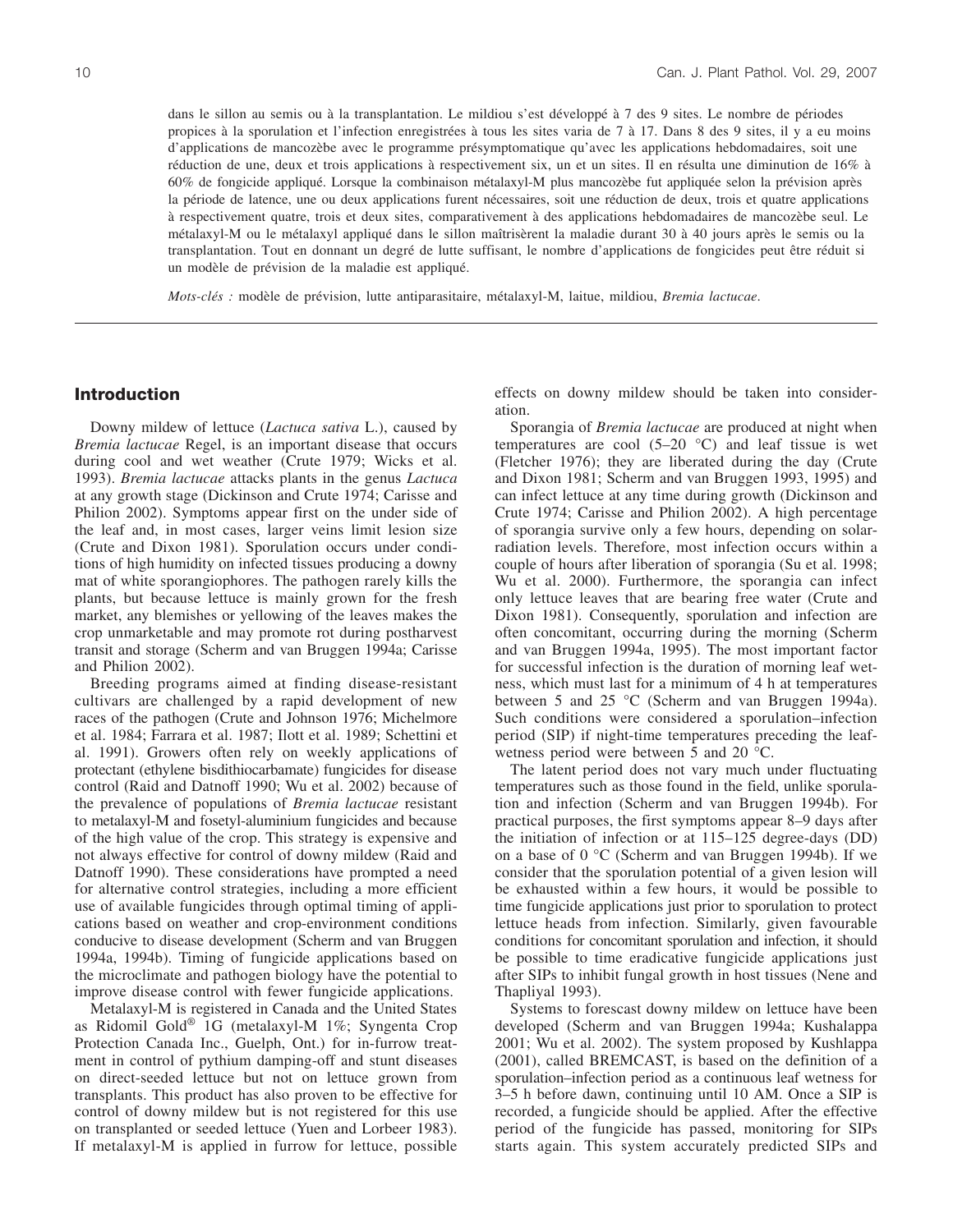|               | Location <sup><math>a</math></sup> | Plant establishment |           |            |                    | No. of fungicide applications                                    |                                                             |                                                              |
|---------------|------------------------------------|---------------------|-----------|------------|--------------------|------------------------------------------------------------------|-------------------------------------------------------------|--------------------------------------------------------------|
| Field<br>site |                                    | Year                | Date      | Type       | No. of<br>$SIPS^b$ | Presymptom<br>forecasting<br>treatment <sup><math>c</math></sup> | Post-latent-period<br>forecasting<br>treatment <sup>a</sup> | Conventional<br>spray<br>treatment <sup><math>e</math></sup> |
|               | Ouebec RS                          | 1997                | 31 July   | Transplant | 15                 |                                                                  |                                                             | 6                                                            |
| 2             | <b>Ouebec RS</b>                   | 1998                | 11 August | Transplant | 15                 |                                                                  |                                                             |                                                              |
| 3             | Ontario RS                         | 1997                | 26 May    | Seeded     | 17                 |                                                                  |                                                             |                                                              |
| 4             | Ontario RS                         | 1997                | 7 August  | Seeded     | 10                 |                                                                  |                                                             |                                                              |
| 5             | Ontario CF                         | 1997                | 5 July    | Seeded     | 11                 |                                                                  |                                                             |                                                              |
| 6             | Ontario RS                         | 1998                | 7 May     | Transplant | 7                  |                                                                  |                                                             |                                                              |
|               | Ontario RS                         | 1998                | 25 May    | Seeded     | 11                 |                                                                  |                                                             |                                                              |
| 8             | Ontario RS                         | 1998                | 28 July   | Seeded     | 16                 |                                                                  |                                                             |                                                              |
| 9             | Ontario CF                         | 1998                | $10$ July | Seeded     | 12                 |                                                                  |                                                             |                                                              |

**Table 1.** The number of sporulation–infection periods (SIPs) and the number of fungicide applications for the control of downy mildew [*Bremia lactucae*] on crisphead lettuce, *Lactuca sativa* 'Ithaca', grown in muck soil in Quebec and Ontario in 1997–1998.

*a* RS, research-station field plot; CF, commercial field plot.

*b*<sup>A</sup> SIP consists of continuous leaf wetness from 3:00 AM to 10:00 AM, with temperatures of 5–20 °C.

<sup>c</sup>Mancozeb was applied at a rate of 1687.5 g a.i./ha when 110 degree-days (on a basis of 0 °C) had accumulated after a SIP as defined above, but not within 7 days of a previous spray.

<sup>d</sup>Metalaxyl-M at 100 g a.i./ha plus mancozeb at 1600 g a.i./ha were applied when 135 degree-days (on a basis of 0 °C) had accumulated after a SIP as defined above, but not within 14 days of a previous spray.

Mancozeb was applied at a rate of 1687.5 g a.i./ha every 7 to 10 days.

subsequent infection approximately 84% of the time (Kushlappa 2001). In California, field trials testing the forecasting program, based primarily on morning leaf wetness  $\geq$  3 h with favourable temperatures (optimum 15 °C), demonstrated that the number of fungicide sprays could be reduced by one to three compared with the conventional calendar-based applications, while maintaining disease control (Scherm et al. 1995; Wu et al. 2001a, 2001b). This reduction in fungicide use was similar to that found by Kushalappa (2001).

Forecasting systems could be implemented in most Canadian lettuce-producing areas provided that data on morning leaf wetness were available. However, environmental and growing conditions differ greatly between the southern regions of Quebec and Ontario, where most of Canada's lettuce production occurs, and the Salinas Valley, where much of California's lettuce production is situated. Therefore, before implementing disease forecasting in Canada, the usefulness of forecasting systems for downy mildew on lettuce had to be evaluated in Canadian lettuce-producing regions.

The forecasting model proposed by Scherm and van Bruggen (1995) for downy mildew on lettuce was modified by Philion et al. (1998) to include degree-day calculations post SIP on crisphead lettuce. The present research was conducted to evaluate the modified forecasting system to improve the timing of fungicide application while maintaining or improving disease control. The main objective was to evaluate the forecasting model based on presymptom sprays of mancozeb (Dithane® DG: mancozeb 75%, manganese 15%, zinc equivalent 2%; Rohm and Haas, Philadelphia, Penn.) or post-latent-periods sprays of metalaxyl-M plus mancozeb (Ridomil Gold MZ: metalaxyl-M 4%, mancozeb 64%; Novartis Crop Protection Canada Inc., currently Syngenta Crop Protection Canada Inc.), to maintain or improve disease control with fewer fungicide sprays. The second objective was to determine the efficacy of an in-furrow treatment with metalaxyl-M at seeding or metalaxyl (Ridomil<sup>®</sup> 2G:

metalaxyl 2%; Novartis Crop Protection Canada Inc., currently Syngenta Crop Protection Canada Inc.) at transplanting, for control of downy mildew, since in-furrow application of metalaxyl-M is registered in Canada for the control of diseases caused by *Pythium* spp. on direct-seeded lettuce (www. syngenta.ca/pdf/labels/RIDOMIL\_Gold\_1G\_26612\_en\_bag\_ label. pdf).

# **Materials and methods**

#### **Field plot location and establishment**

Plots of crisphead lettuce, *L. sativa* 'Ithaca', were established in muck soil (pH  $> 6.4$ , organic matter  $> 60\%$ ) at the Agriculture and Agri-Food Canada experimental farm in St-Clothilde, Quebec (latitude, 45°10′N; longitude, 73°40′W), and at the Muck Crops Research Station and in a commercial lettuce field, both located in the Holland Marsh, Ontario (latitude, 44°15′N; longitude, 75°35′W). Nine field sites were established, 2 in Quebec and 7 in Ontario, over 1997 and 1998. Planting dates, planting type (seeded or transplanted), and location are summarized in Table 1.

Lettuces were either transplanted 30 cm apart in the rows, with 40 cm between rows, or seeded and thinned to 30 cm apart in the rows 14–21 days after seeding, according to commercial practices. The individual plots measured 10 m × 2 m (160 plants per replicate plot) in Quebec and 3.4 m × 5 m (136 plants per replicate plot) in Ontario. All treatments were organized in a randomized complete block design with four blocks.

#### **Measurement of environmental variables**

Leaf wetness and air temperature were assessed every minute by means of an electrical-impedance leaf-wetness sensor (model 237) and a temperature and relative humidity probe (HMP35C), connected to a data logger (CR10X or CR21X), all from Campbell Scientific, Edmonton, Alberta,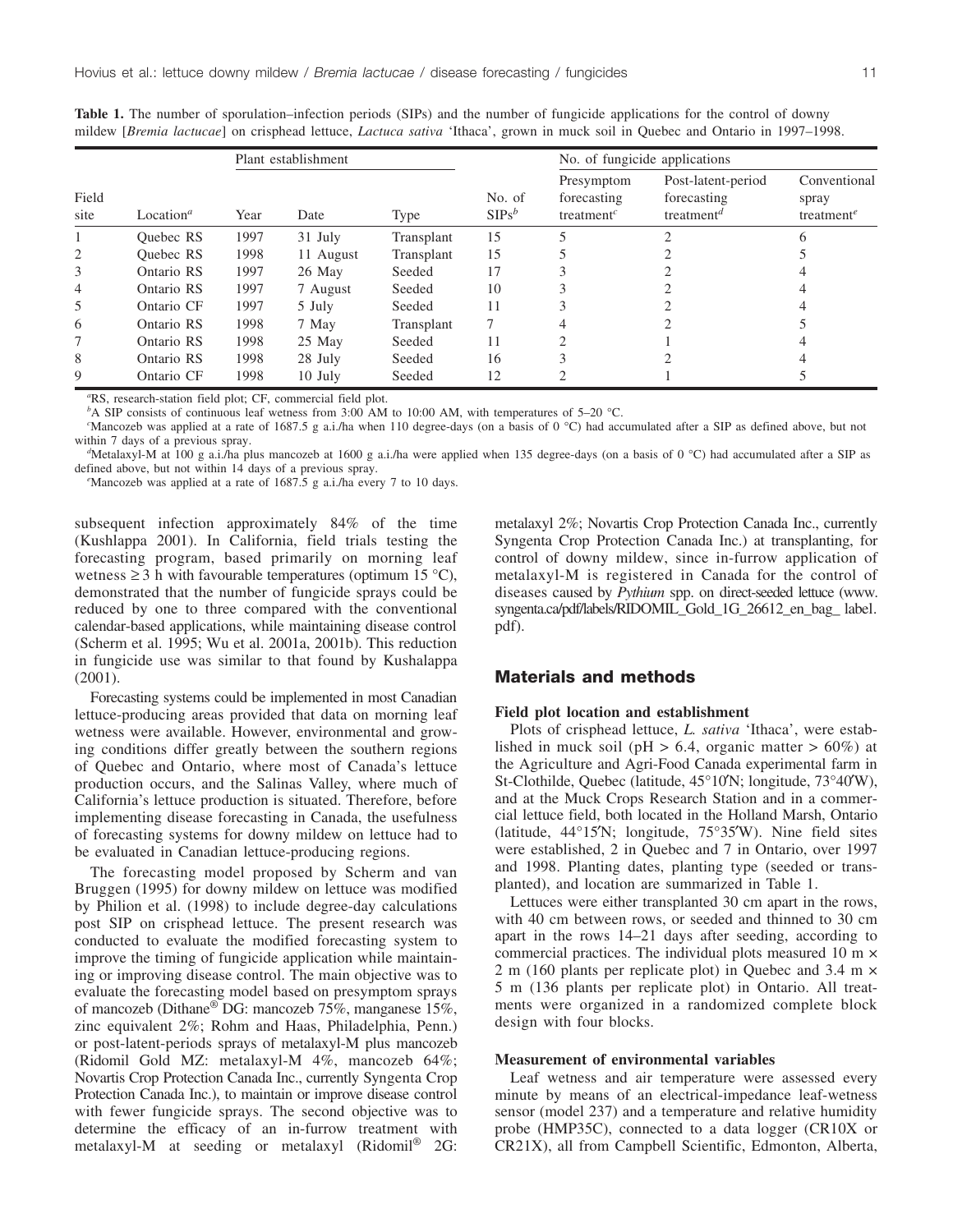|           | <i>sativa</i> 'Ithaca', grown in muck soil in Quebec and Ontario in 1997 and 1998. |                           |        |  |
|-----------|------------------------------------------------------------------------------------|---------------------------|--------|--|
|           |                                                                                    | Fungicide application     |        |  |
| Treatment | Fungicide (common name)                                                            | Rate $(\sigma a i / h a)$ | Timino |  |

**Table 2.** Fungicide treatments for control of downy mildew [*Bremia lactucae*] on crisphead lettuce, *Lactuca*

|                                |                          | r ungicius application    |                    |  |
|--------------------------------|--------------------------|---------------------------|--------------------|--|
| Treatment                      | Fungicide (common name)  | Rate $(g \nabla a.i./ha)$ | Timing             |  |
| Conventional                   | Mancozeb                 | 1687.5                    | Every $7-10$ days  |  |
| Presymptom forecasting         | Mancozeb                 | 1687.5                    | 110 DD after a SIP |  |
| Post-latent-period forecasting | $MetalaxyI-M + mancozeb$ | $100.0 + 1600.0$          | 135 DD after a SIP |  |
| In furrow                      | Metalaxyl-M              | 287.5                     | At seeding         |  |
| In furrow                      | Metalaxyl                | 500.0                     | At transplanting   |  |
| Control                        | None                     |                           |                    |  |
|                                |                          |                           |                    |  |

**Note:** DD, degree-day on a base of 0 °C, calculated as the daily maximum temperature plus daily minimum temperature divided by two, starting at 6:00 AM on the morning of the day a SIP was recorded; SIP, a sporulation–infection period consisting of continuous leaf wetness from 3:00 AM to 10:00 AM, with temperatures of 5–20 °C.

and stored as 15 min averages. One of each sensor per trial plot was placed within the canopy, at leaf height.

#### **Treatments**

A total of four fungicide treatments and an untreated control were compared (Table 2). A conventional spray treatment with mancozeb at 1687.5 g of active ingredients (a.i.)/ha was applied every 7–10 days, regardless of weather conditions. In-furrow granular treatments with metalaxyl-M at 287.5 g a.i./ha at seeding or with metalaxyl at 500 g a.i./ha at transplanting did not receive any additional fungicide sprays. The untreated control was not included at sites 5 or 9, the commercial sites, to avoid infecting the grower's lettuce crop.

The two forecasting treatments assessed were: a presymptom treatment with the protectant fungicide mancozeb at the same rate as the conventional spray treatment, and a post-latent-period treatment with the systemic fungicide metalaxyl-M at 100 g a.i./ha, tank mixed with mancozeb at 1600 g a.i./ha. The minimum SIP criteria were morning leaf wetness starting no later than at 3:00 AM and ending no earlier than at 10:00 at AM, with an verage temperature between 5 and 20 °C. Once these conditions for a SIP were recorded, degree-days on a base of 0 °C (calculated as the daily maximum temperature plus daily minimum temperature divided by two) were accumulated starting at 6:00 AM on the morning of the day the SIP was recorded, until the minimum latency requirements were met (115 DD or 8 days, whichever was the longest), and then accumulated further until 135 DD. In the presymptom forecasting treatment, a single application of mancozeb was sprayed just prior to expected symptom development (110 DD). Weather conditions during the latent period (8–11 days) were considered not important. No further fungicide applications were made unless another SIP occurred, in which case degree-days recording began again and mancozeb was applied prior to expected symptom development. Mancozeb was considered effective for a period of 7 days after application. In the post-latent-period forecasting treatment, metalaxyl-M plus mancozeb was applied immediately after 135 DD, at the time of expected sporulation. An application of metalaxyl-M was considered effective for 14 days. Recommended control procedures for weeds and insects (Ontario Ministry of Agriculture and Food (OMAF), now OMAFRA (Ontario Ministry of Agriculture, Food and Rural Affairs) 1997) were followed.

#### **Fungicide application**

Foliar fungicide treatments were applied in water at 1000 L/ha, using a gasoline-powered backpack portable sprayer (model 422, Solo, Sindelfingen, Germany) and a hand-held gun mounted with a single nozzle and a 801 flat spray tip operated at 621 kPa with a flow rate of approximately 2.2 L/min at the Quebec sites (1 and 2). Granular metalaxyl was applied in a 5 cm band below the seedlings as they were transplanted. At the Ontario sites (3–9), foliar fungicide treatments were applied in water at 500 L/ha with a tractor-drawn sprayer equipped with Dg Tee jet 8002 VS flat-fan nozzles, operated at 690 kPa (boom), except at the commercial field plots (sites 5 an 9), where the fungicide treatments were applied at 414 kPa with a backpack, handoperated sprayer equipped with a fan-jet nozzle. Granular metalaxyl-M was applied in a 5 cm wide band with the seed at the time of seeding.

## **Disease evaluation**

The number of lesions per plant was assessed on 20 plants per replicate plot, twice a week, at sites 1 and 2 (in Quebec). At the remainder of the sites (in Ontario), disease incidence was recorded on 15 plants per replicate plot daily. For each treatment, the area under the disease progress curve (AUDPC) between each sampling date was calculated by the midpoint rule, averaging the number of lesions (Quebec) or disease incidence (Ontario) of two consecutive assessment dates. Total AUDPC was determined by summation for all periods.

Disease severity was recorded at harvest. At sites 1 and 2, 20 heads per plot were sampled and total numbers of lesions per head were recorded. At sites 3, 4, 6, 7, and 8, 25 heads per plot were sampled and disease severity was assessed using a scale of 0–5. Lettuce heads were assigned to one of the six rating classes on the basis of the number of lesions, as follows: 0, no lesions; 1, 1 lesion; 2, 2–5 lesions; 3, 6–10 lesions; 4, 11–15 lesions; and 5, over 15 lesions. The disease severity (DS) ratings were converted to a 0–100 scale, using the formula of Kobriger and Hagedorn (1983):

$$
DS = \frac{\sum RN_R}{N_T(n-1)} \times 100
$$

where *R* is the rating-class number, varying from 0 to 5;  $N_R$ is the number of heads in the rating class  $R$ ;  $N_T$  is the total number of heads per sample; and *n* is the number of rating classes.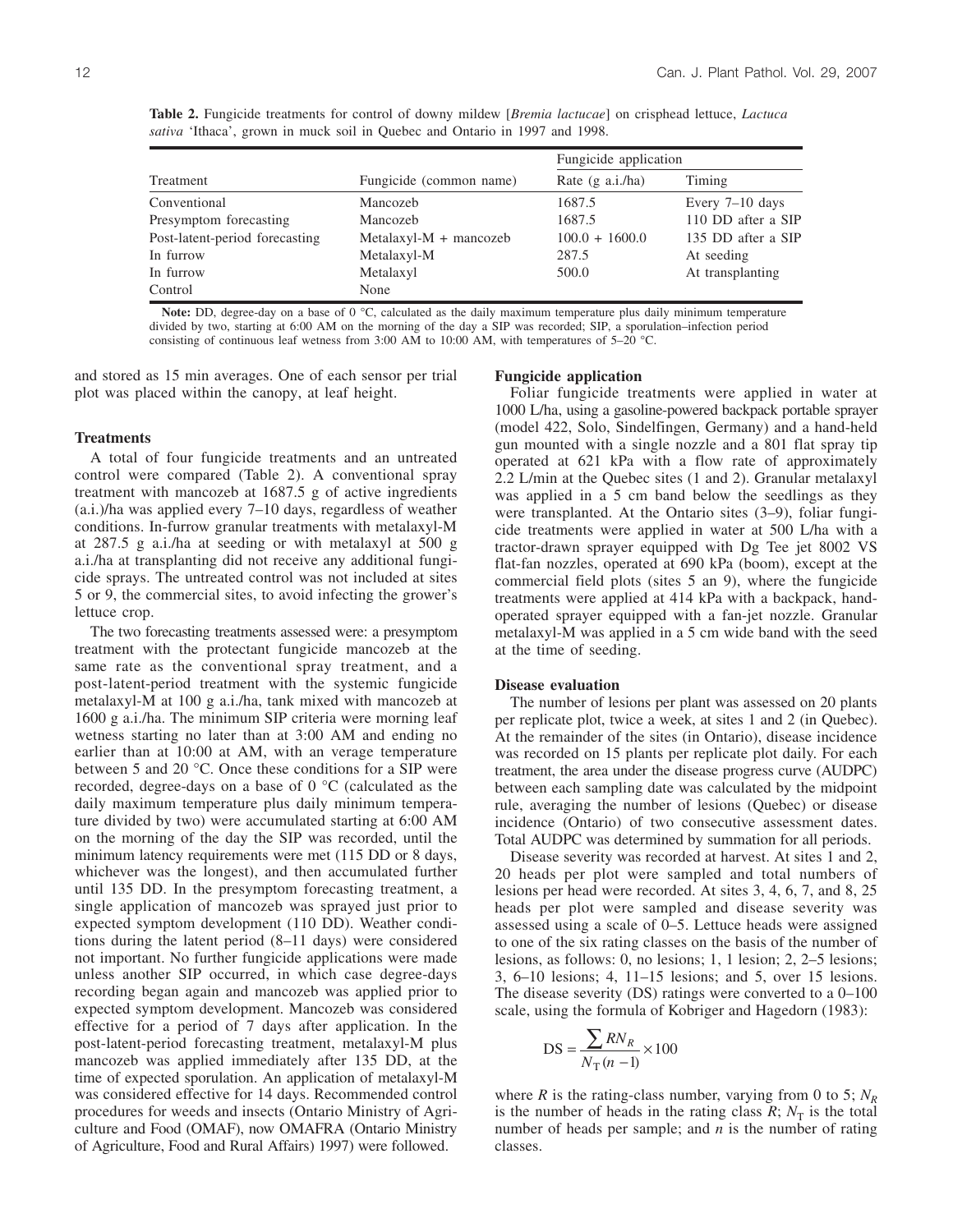|                                         | Area under the disease progress curve |                    |                    |                    |                    |               |  |  |
|-----------------------------------------|---------------------------------------|--------------------|--------------------|--------------------|--------------------|---------------|--|--|
|                                         | Ouebec                                |                    | Ontario            |                    |                    |               |  |  |
| Treatment                               | 1997 (site 1)                         | 1998 (site 2)      | 1997 (site 3)      | 1997 (site 4)      | 1998 (site 8)      | 1998 (site 9) |  |  |
| None                                    | 955.6 a                               | 718.9 a            | 217.5a             | 1506.2 a           | 850.3 a            |               |  |  |
| Conventional <sup><i>a</i></sup>        | $326.0$ ab                            | 456.9 <sub>b</sub> | 3.3c               | 1199.5 ab          | 279.5 h            | 165.8 d       |  |  |
| Presymptom forecasting $\mathfrak{g}^b$ | 186.8 <sub>b</sub>                    | 471.9 b            | 5.8c               | 477.0 <sub>b</sub> | 599.8 a            | 930.0 b       |  |  |
| Post-latent-period forecasting $c$      | 159.7 <sub>b</sub>                    | 259.4c             | 171.7 <sub>b</sub> | 1223.7 ab          | 182.7 <sub>b</sub> | 801.7 c       |  |  |
| In furrow <sup>d</sup>                  | 142.7 <sub>b</sub>                    | 7.5d               |                    | 626.3 b            | 768.5 a            | 1074.1 a      |  |  |
| LSD $(P = 0.05)$                        | 706.9                                 | 137.5              | 18.9               | 822.2              | 301.3              | 95.5          |  |  |

**Table 3.** Area under the disease progress curve of downy mildew [*Bremia lactucae*] on crisphead lettuce, *Lactuca sativa* 'Ithaca', grown in muck soil in Quebec and Ontario in 1997 and 1998.

**Note:** Numbers within a column followed by the same letter were not significantly different at  $P = 0.05$ , according to Fisher's protected least significant difference (LSD). *<sup>a</sup>*

<sup>a</sup>Mancozeb was applied at a rate of 1687.5 g a.i./ha every 7 to 10 days.

*b* Mancozeb was applied at a rate of 1687.5 g a.i./ha when 110 degree-days (on a basis of 0 °C) had accumulated after a sporulation–infection period (SIP, a continuous leaf wetness from 3:00 AM to 10:00 AM, with temperatures of 5–20 °C), but not within 7 days of a previous spray. *<sup>c</sup>*

"Metalaxyl-M at 100 g a.i./ha plus mancozeb at 1600 g a.i./ha were applied when 135 degree-days (on a basis of  $0^{\circ}$ C) had accumulated after a SIP as defined above, but not within 14 days of a previous spray. *<sup>d</sup>*

 $d$ Metalaxyl-M (287.5 g a.i./ha) was applied in furrow at seeding, and metalaxyl (500 g a.i./ha), in furrow at transplanting.

After assessment, the lettuce heads were trimmed until only healthy leaves were left on the head and were weighed to determine yield. Disease severity and harvest masses were not assessed at sites 5 and 9, the commercial field sites.

#### **Statistical analysis**

All data were checked for normality, using the Wilk– Shapiro test (Shapiro and Francia 1972) and were logarithmically transformed to improve normality if necessary. Analyses of variance were performed to test the effects of treatment on AUDPC, the number of lesions (Quebec), disease severity at harvest (Ontario), and yield. Significant differences among treatments were detected by Fisher's protected least significant difference (Fisher 1935) according to  $P < 0.05$ . Data were analyzed using the function general analysis of variance and the linear models section of Statistix7, version 7 (Analytical Software, Tallahassee, Fla.) and PROC GLM of SAS, version 8 (SAS Institute Inc. 1999).

## **Results**

Disease symptoms were first observed 23 and 57 days after transplanting and seeding at sites 1 (Quebec) and 3 (Ontario), respectively, in 1997. They were observed 7 days after seeding at site 4 (Ontario), before the seedlings were thinned. In 1998, disease symptoms were first observed 8 days after transplanting at site 2 (Quebec) and 43, 28, and 28 days after seeding in Ontario at sites 7, 8, and 9, respectively.

The number of SIPs forecasted ranged from 10 to 17 at the different sites in 1997 and from 7 to 16 in 1998 (Table 1). There was a reduction of one mancozeb application in the presymptom forecasting treatment compared with the conventional spray treatment for all the 1997 sites. In 1998, additional reductions of two and three mancozeb sprays were forecasted at sites 7 and 9, respectively, and there was no difference at site 2 in the presymptom forecasting treatment compared with the conventional spray treatment (Table 1). Forecasting based on metalaxyl-M plus mancozeb sprays and post-latent-period treatments resulted in a reduction of two to four sprays per crop in both years.

No disease symptoms were observed in Ontario at site 5, seeded 5 July 1997, and site 6, transplanted 7 May 1998. Later it was discovered that the lettuce at site 5, a commercial field plot, had been treated in furrow with metalaxyl-M. Disease incidence increased at all the other sites over the growing season in 1997 and 1998. Significant differences in AUDPC among the treatments were found at all the sites (Table 3) except 7, where disease severity was low (<2%, data not shown).

At least two of the fungicide treatments reduced disease in comparison with the untreated control at all sites. However, none of the treatments was consistently the most effective. The presymptom and post-latent-period forecasting treatments each had a lower AUDPC than the untreated control at both of the Quebec sites (sites 1 and 2) and at two of the three sites in Ontario where there was an untreated control (Table 3). The in-furrow metalaxyl-M or metalaxyl treatments were included in five of the six sites where differences among treatments in AUDPC were identified and these were as effective as other fungicide treatments at two of the sites, more effective at one site, and less effective at two sites.

Results of disease assessment at harvest were generally similar to those for AUDPC. Significant differences among treatments were found in numbers of lesions (sites 1 and 2) or disease severity (sites 3, 4, and 5) in harvest assessments (Table 4). Disease severity at harvest was not assessed at site 9, a commercial field. No treatment was consistently most effective, but each of the foliar fungicide treatments reduced disease compared with the untreated control at four of five sites, and the in-furrow fungicide treatment reduced disease at three of four sites.

Differences in yield were found at four of the seven field sites (sites 1, 3, 4, and 6) where mean head masses were recorded (Table 5). Data for the three sites where differences were not found are not shown. There was no disease throughout the season at site 6 and mass per head was lower in the in-furrow treatment than in any of the other treat-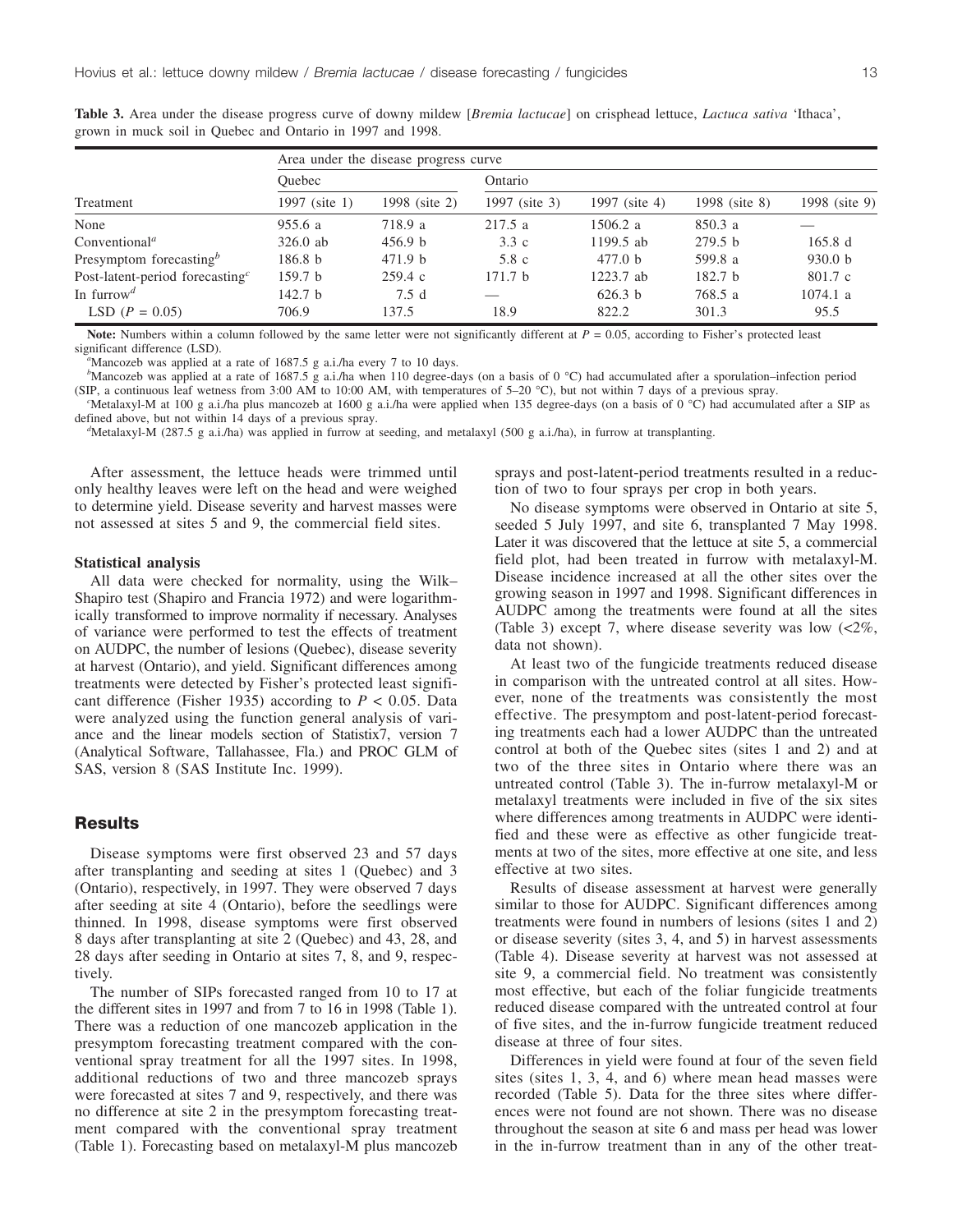|                                    | Number of lesions, Ouebec $e$ |                   | Disease severity, Ontario <sup>f</sup> |               |               |
|------------------------------------|-------------------------------|-------------------|----------------------------------------|---------------|---------------|
| Treatment                          | 1997 (site 1)                 | 1998 (site 2)     | 1997 (site 3)                          | 1997 (site 4) | 1998 (site 8) |
| None                               | 147.9a                        | 45.1a             | 13.0 a                                 | 51.8 a        | 57.6 a        |
| Conventional <sup><i>a</i></sup>   | 33.5c                         | 23.5 <sub>b</sub> | 0.0 <sub>b</sub>                       | $31.8$ abc    | 13.2 cd       |
| Presymptom forecasting $\phi$      | 23.5c                         | 34.8 ab           | 0.5 h                                  | 12.5c         | $32.0$ bc     |
| Post-latent-period forecasting $c$ | 23.6c                         | 26.3 <sub>b</sub> | 0.3 <sub>b</sub>                       | $45.0$ ab     | 7.0 d         |
| In furrow <sup><i>d</i></sup>      | 55.3 <sub>b</sub>             | $4.8\text{ c}$    |                                        | 24.8 bc       | 46.4a         |
| LSD $(P = 0.05)$                   | 10.9                          | 13.2              | 7.8                                    | 21.3          | 20.8          |

**Table 4.** Lesion numbers (in Quebec) and disease severity (in Ontario), at harvest in 1997 and 1998, on crisphead lettuce, *Lactuca sativa* 'Ithaca', infected with downy mildew [*Bremia lactucae*].

**Note:** Numbers within a column followed by the same letter were not significantly different at  $P = 0.05$ , according to Fisher's protected least significant difference (LSD). *<sup>a</sup>*

 $\alpha$ Mancozeb was applied at a rate of 1687.5 g a.i./ha every 7 to 10 days.

*b* Mancozeb was applied at a rate of 1687.5 g a.i./ha when 110 degree-days (on a basis of 0 °C) had accumulated after a sporulation–infection period (SIP, a continuous leaf wetness from 3:00 AM to 10:00 AM, with temperatures of 5–20 °C), but not within 7 days of a previous spray. *<sup>c</sup>*

"Metalaxyl-M at 100 g a.i./ha plus mancozeb at 1600 g a.i./ha were applied when 135 degree-days (on a basis of 0 °C) had accumulated after a SIP as defined above, but not within 14 days of a previous spray. *<sup>d</sup>*

 $d$ Metalaxyl-M (287.5 g a.i./ha) was applied in furrow at seeding, and metalaxyl (500 g a.i./ha), in furrow at transplanting.

*e* Mean number of lesions per head caused by *B. lactucae* on 20 lettuce heads per plot. *<sup>f</sup>*

Disease severity from 25 lettuce heads per plot, assessed using a scale of 0–5 per head as follows: 0, no lesions; 1, 1 lesion; 2 = 2–5 lesions; 3, 6–10 lesions; 4, 11–15 lesions; and 5, over 15 lesions,. Severity assessment was converted to a 0–100 scale as follows:

$$
DS = \frac{\sum RN_R}{N_{\rm T} (n-1)} \times 100
$$

where *R* is the rating-class number, varying from 0 to 5;  $N_R$  is the number of heads in the rating class *R*;  $N_T$  is the total number of heads per sample; and *n* is the number of rating classes.

ments. This may indicate some phytotoxicity of the in-furrow metalaxyl-M application in absence of disease.

# **Discussion**

Downy mildew occurred in both years, in Quebec and Ontario, at different levels of severity, indicating that a forecasting system for downy mildew would be useful for improving fungicide use. Although there were some differences in disease rating methods used at the Quebec and Ontario field sites, the results were similar for both disease management and yield. Differences in AUDPC and disease severity at harvest were found at six of the seven sites where disease developed. It was hypothesized that the forecasting systems would always result in better control than the untreated control. Although the timing of fungicide applications was predicted by the forecasting systems, inclement weather conditions at some times may have resulted in a delay in fungicide application of one to a few days, resulting in less disease control than expected. Differences in yield at harvest were found at four of the seven sites where marketable yield (mass per head) was assessed. Fungicide application resulted in higher yields, compared with the untreated control, at three of the four sites. Therefore, the application of fungicides according to SIPs had no detrimental affect on yield and resulted in yield increases at approximately half of the sites.

SIPs were recorded at all 9 field sites, whether disease was observed or not. The number of mancozeb fungicide applications in the forecasted presymptom treatment was reduced compared with the conventional treatment in 8 of the 9 field sites. Similar reductions of one or two sprays in forecasting systems compared with regular calendar sprays were observed by other researchers (Scherm et al. 1995; Wu

et al. 2001b). Only one or two sprays were required by the forecasted post-latent-period treatment with metalaxyl-M plus mancozeb. The reduction in the number of sprays in the forecasting treatments were primarily the result of the delay in the first spray. In most cases, the forecasted presymptom application of mancozeb was delayed by 7–10 days after the first calendar-based spray in Ontario and by more than 10 days at the Quebec field sites.

Research on forecasting models for downy mildew of onion caused by *Peronospora destructor* (Berk.) Casp. has shown that better results are achieved when fungicides are sprayed to control the first SIP (Jesperson and Sutton 1987). Koike and Henderson (1997) timed the first spray application against downy mildew of lettuce with the first SIP, after initial signs of infection. Future experiments with a forecasting model for downy mildew should include treatments where the first spray is delayed until the inoculum in the field reaches a threshold. Threshold levels for *Bremia lactucae* still need to be established. In other predictive systems, such as the one developed for the management of botrytis leaf blight of onion caused by *Botrytis squamosa* J.C. Walker, fungicide sprays were initiated once the disease had reach the critical level of one lesion per leaf (Shoemaker and Lorbeer 1977). A forecasting system based on airborne inoculum might be more effective for downy mildew of lettuce.

A different forecasting strategy using predicted morning leaf wetness was tested by Scherm et al. (1995). Fungicide sprays were made prior to a forecasted infection period and resulted in a reduction of the number of fungicide sprays by up to 67% as compared with the calendar-based schedule. The level of disease was extremely low in most of these trials, i.e., less than one lesion per plant. In the only trial where disease intensity was higher (approximately 18 lesions per plant), the forecasted sprays failed to adequately control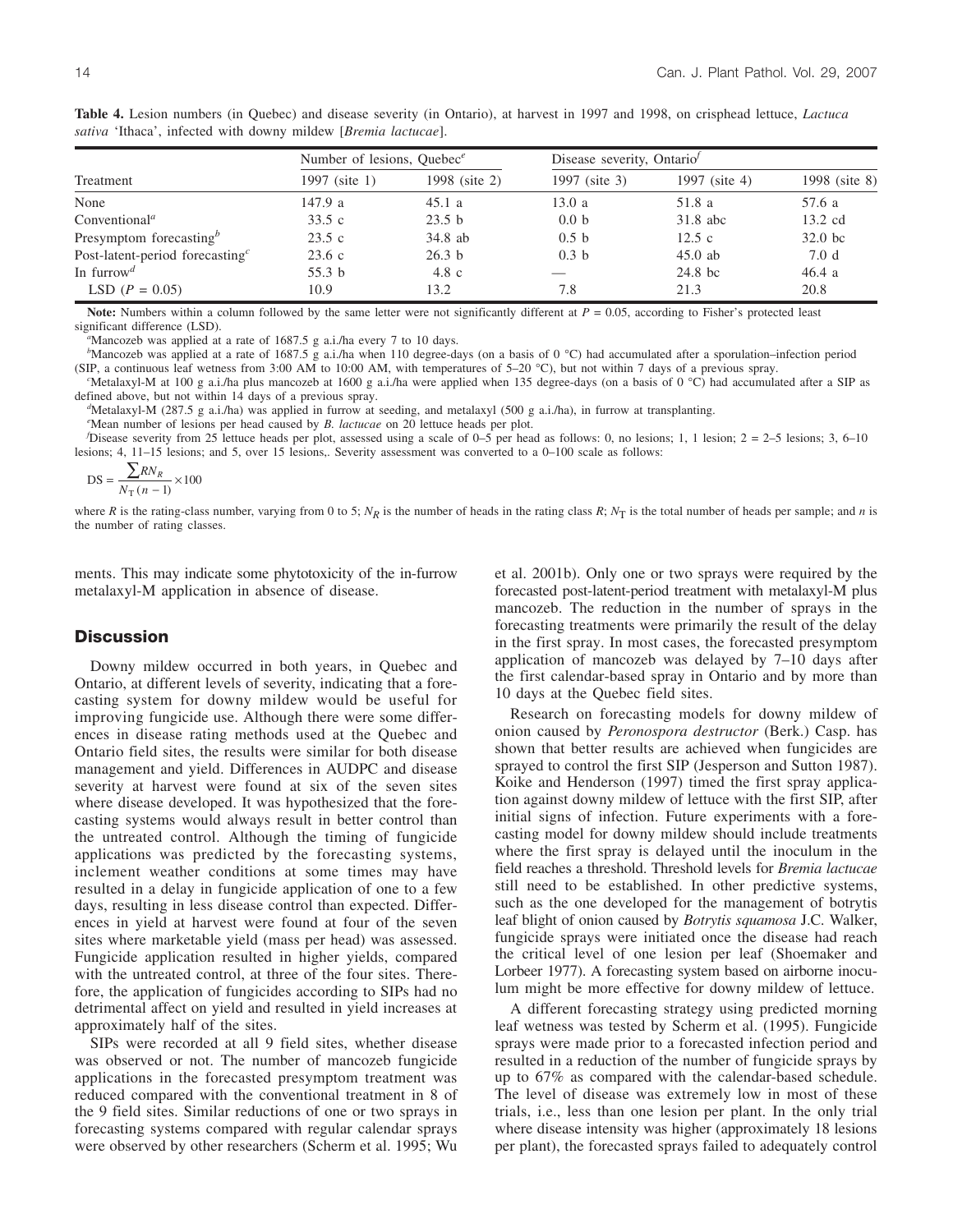|                                    | Lettuce yield (mean mass per head, $g$ ) <sup>e</sup> |               |               |                 |  |  |
|------------------------------------|-------------------------------------------------------|---------------|---------------|-----------------|--|--|
|                                    | Ouebec                                                | Ontario       |               |                 |  |  |
| Treatment                          | 1997 (site 1)                                         | 1997 (site 3) | 1997 (site 4) | 1998 (site 6)   |  |  |
| None                               | 76 c                                                  | 124 b         | 52 c          | 60 a            |  |  |
| Conventional <sup>a</sup>          | 92 b                                                  | 146 a         | $68$ ab       | 62a             |  |  |
| Presymptom forecasting $\phi$      | $95$ ab                                               | 146 a         | $68$ ab       | 57 a            |  |  |
| Post-latent-period forecasting $c$ | 104a                                                  | $135$ ab      | 56 bc         | 62 a            |  |  |
| In furrow <sup>d</sup>             | $97$ ab                                               |               | 78 a          | 50 <sub>b</sub> |  |  |
| LSD $(P = 0.05)$                   | 12                                                    | 12            | 13            | 6               |  |  |

**Table 5.** Yield of crisphead lettuce, *Lactuca sativa* 'Ithaca', at harvest following treatments with different fungicides, according to different spray programs, for control of downy mildew [*Bremia lactucae*] in Quebec and Ontario in 1997 and (or) 1998.

**Note:** Numbers within a column followed by the same letter were not significantly different at *P* = 0.05, according to Fisher's protected least significant difference (LSD). *<sup>a</sup>*

Mancozeb was applied at a rate of 1687.5 g a.i./ha every 7 to 10 days.

*b* Mancozeb was applied at a rate of 1687.5 g a.i./ha when 110 degree-days (on a basis of 0 °C) had accumulated after a sporulation–infection period (SIP, a continuous leaf wetness from 3:00 AM to 10:00 AM, with temperatures of 5–20 °C), but not

within 7 days of a previous spray.

Metalaxyl-M at 100 g a.i./ha plus mancozeb at 1600 g a.i./ha were applied when 135 degree-days (on a basis of 0 °C) had accumulated after a SIP as defined above, but not within 14 days of a previous spray. *<sup>d</sup>*

 $d$ Metalaxyl-M (287.5 g a.i./ha) was applied in furrow at planting.

*e* Yield was determined on lettuce heads trimmed to market standards.

the disease. However, it was possible to reduce disease severity with two sprays compared with three in the calendarbased program. This reduction in fungicide applications is similar to what we found using leaf-wetness data to time sprays following a SIP. Attempting to predict SIPs on the basis of the latent period has the advantage of providing growers advance notice, a critical factor in the acceptance of spray advisory programs (Bailey et al. 1994).

The relationship between duration of morning leaf wetness and infection does not seem to hold in all field trials in California (Koike and Henderson 1997). Spore dispersal was observed to occur in the morning (Scherm and van Bruggen 1994a), with the bulk of spore liberation occurring later than 10:00 AM, peaking around noon (Scherm and van Bruggen 1995). Spore dispersal later in the day was sometimes observed in Quebec (Carisse and Philion 2002). Infection could occur in late afternoon or during the night following spore liberation, provided optimal wet leaf conditions are present. This would confirm daytime leaf wetness as one of the most important variables in determining infection days (Scherm and van Bruggen 1994a). Nongerminated spores would only need to survive through late afternoon, until conditions for infection were encountered, even though the spore survival rate might be quite low. This would account for mildew development despite the lack of morning leaf wetness (Koike and Henderson 1997). Regardless, our results indicate that a forecasting model based on fungicides applied prior to or just after expected symptom development would be successful. These findings suggest that symptom expression and sporulation are adequately predicted with the current definition of SIPs and a 115 DD or 8-day latent period, whichever is longest, regardless of when spores are dispersed.

Research on downy mildew of lettuce has shown that the disease occurs and progresses irregularly, varying in intensity from year to year and from field to field (Scherm and van Bruggen 1994a; Kushalappa 2001). We observed that downy

mildew did not always develop despite multiple leaf-wetness events or SIPs. At one field site in 1997 (site 5) and 1998 (site 6), no downy mildew symptoms were observed even though there were 11 and 7 recorded SIPs, respectively. (However, site 5, where no disease developed in 1997, was treated in furrow with metalaxyl-M, which may have suppressed the disease.) The lack of disease development in these trials and after some SIPs in the other trials was usually associated with hot weather (maximum temperature  $\ge$ 28 °C). Very low inoculum may be responsible for the lack of disease. Forecasting systems for downy mildew on onion based on the DOWNCAST program recognize that daytime temperatures in excess of 25 °C inhibit sporulation the following day (Hildebrand and Sutton 1982). High temperatures might also inhibit or reduce sporulation of *Bremia lactucae*, and thus reduce the risk of pathogen spread and subsequent disease development. Indeed, there has been a modification to the warning system based on duration of morning leaf wetness for downy mildew on lettuce in California; the system now incorporates an effect of warmer temperatures following an infection period, to reflect that 22 °C is the upper limit for postpenetration development of *Bremia lactucae* (Wu et al. 2002).

Symptom development following a recorded SIP closely matched the 6- to 9-day latent period predicted by Scherm and van Bruggen (1994b). In the 6 of 7 sites where disease was observed, symptoms generally appeared 8–9 days after almost every recorded SIP. This confirms the minimum latent period of  $8.7 \pm 0.75$  days.

Disease control was successful when morning leaf-wetness and temperature data were used to determine SIP occurrence and to time fungicide applications. The results from these trials show a reduction in the number of fungicide applications while maintaining a good level of disease control, when sprays are properly timed using SIPs. Forecasting for downy mildew within an integrated pest management program in Canadian lettuce-production systems can be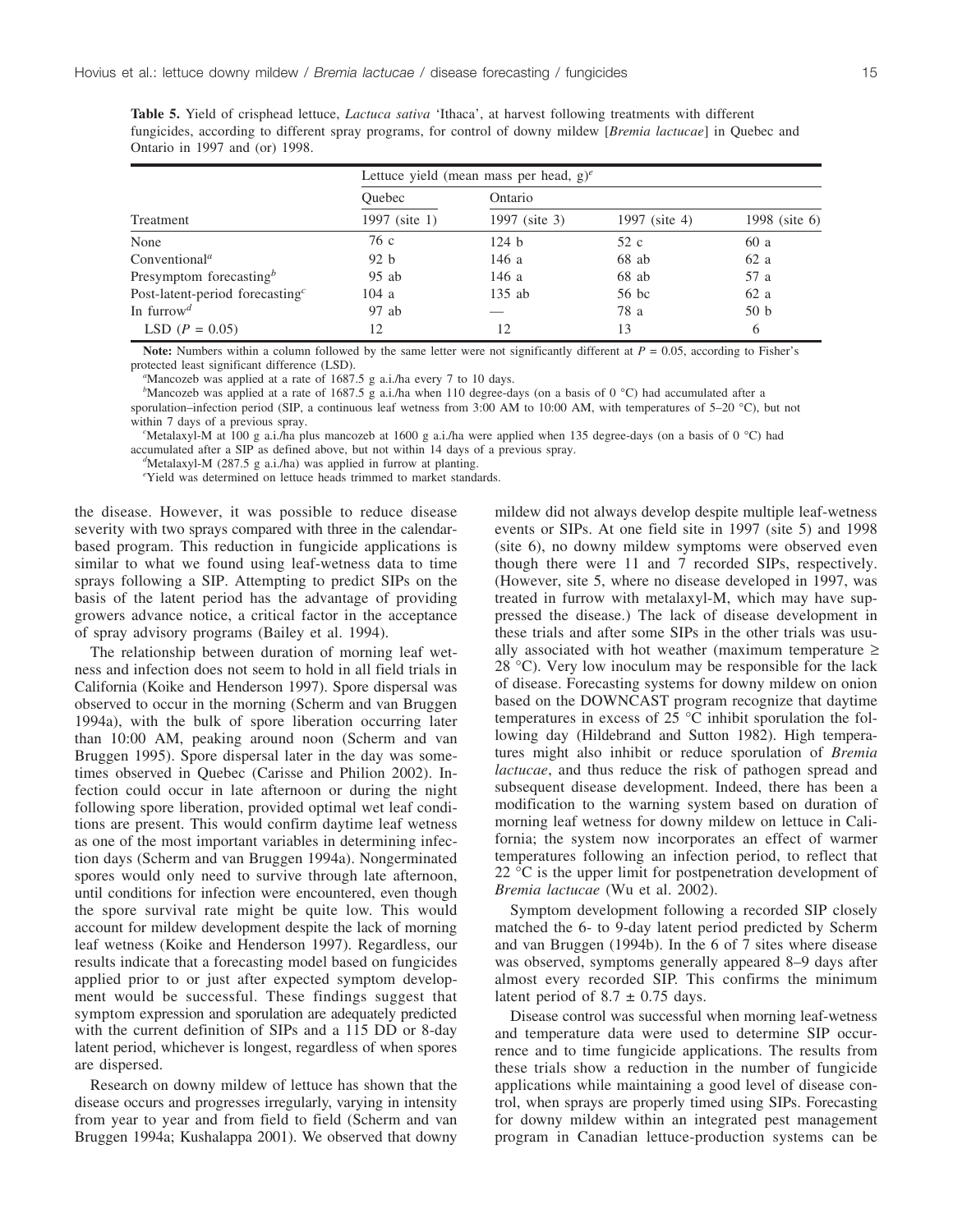expected to reduce the number of fungicide applications most of the time and to maintain or improve disease control.

Yuen and Lorbeer (1983) found that four weekly sprays with metalaxyl-M compared with four with mancozeb were more effective at controlling downy mildew. In our trials, the post-latent-period forecasting system with metalaxyl-M plus mancozeb recommended one or two sprays. Disease control was similar in both presymptom and post-latentperiod forecasting systems, although neither was consistently effective. Disease control might have been better with more sprays of metalaxyl-M plus mancozeb, although management of fungicide resistance in *Bremia lactucae* must be considered.

Multiple applications of metalaxyl-M could lead to insensitivity to metalaxyl-M developing in local *Bremia lactucae* populations. Metalaxyl-M was first used in 1983 on California lettuce crops, and by 1987 control of downy mildew failed in a number of fields (Crute 1987). Of the four *Bremia lactucae* pathotypes tested, two were found to be resistant to the fungicide (Schettini et al. 1991). Similar results were reported from Italy (Cobelli et al. 1998). For this reason, metalaxyl-M sprays to control foliar pathogens should be tank mixed with a protectant fungicide, and the fungicide should generally be sold in a commercial mix with mancozeb or other fungicides (Syngenta Crop Protection Canada Inc. 2006). A maximum of three foliar sprays of metalaxyl-M plus mancozeb are recommended for lettuce production in Ontario (OMAF 2004–2005). We are therefore not recommending metalaxyl-M alone in a forecasting system. Similarly, applying metalaxyl-M after sporulation has occurred, as tested in the post-latent-period treatment, could increase the risk of resistance and is not a recommended practice. The presymptom forecasting system with mancozeb alternated with metalaxyl-M plus mancozeb, or other fungicides, should provide effective disease control with efficient use of fungicides.

An in-furrow application of metalaxyl-M at seeding was observed to provide adequate disease control for approximately 60 days (Yuen and Lorbeer 1983), and the control was equivalent to foliar sprays applied throughout the season. Our results indicate that protection usually lasted about 30– 40 days, depending on disease pressure, for both seeded and transplanted lettuce. This discrepancy may be related to the later development of disease in the seeded plots of Yuen and Lorbeer (1983). An application of metalaxyl-M in furrow at seeding could be supplemented with a mid-season spray (Yuen and Lorbeer 1983), or a granular in-furrow application of metalaxyl-M could be combined with the forecasting model to time a protectant foliar spray 30–40 days post thinning or post transplant if needed. Such a strategy would result in reduced costs of machinery, labor, and active ingredients for adequate disease control. The use of in-furrow metalaxyl-M or metalaxyl for the control of downy mildew is not recommended, because continuous exposure increases the risk that the pathogen develops resistance to these fungicides. However, if the in-furrow treatment is applied, disease forecasting and using fungicides with different modes of action will reduce the potential for resistance to develop in *Bremia lactucae*.

Newer fungicides are currently being evaluated for registration to control downy mildew on lettuce in Canada. These include fenamidone, dimethomorph, cymoxanil, zoxamide, azoxystrobin, and famoxadone. There is a risk that *Bremia lactucae* could develop resistance to any of these fungicides. Relying on reducing the number of fungicide applications with a forecasting system such as the one proposed here and on alternating among available fungicide modes of action can help to reduce the cost of disease management and to slow down the development of resistance to fungicides.

## **Acknowledgements**

This research was supported by Food Systems 2002 program of the OMAFRA, the Plant Program of the University of Guelph – OMAFRA, and by Agriculture and Agri-Food Canada.

## **References**

- **Bailey, J.E., Johnson, G.L., and Toth, S.J., Jr.** 1994. Evolution of a weather-based peanut leaf spot spray advisory in North Carolina. Plant Dis. 78: 530–535.
- **Carisse, O., and Philion, V.** 2002. Meteorological factors affecting periodicity and concentration of airborne spores of *Bremia lactucae*. Can. J. Plant Pathol. 24: 184–193.
- **Cobelli, L., Collina, M., and Brunelli, A.** 1998. Occurrence in Italy and characteristics of lettuce downy mildew (*Bremia lactucae*) resistant to phenylamide fungicides. Eur. J. Plant Pathol. 104: 449–455.
- **Crute, I.R.** 1979. Lettuce mildew destroyer of quality. ARC Res. Rev. (UK), 5: 9–12.
- **Crute, I.R.** 1987. The occurrence, characteristics, distribution, genetics, and control of a metalaxyl-m-resistant pathotype of *Bremia lactucae*. Plant Dis. 71: 763–767.
- **Crute, I.R., and Dixon, G.R.** 1981. Downy mildew diseases caused by the genus *Bremia* Regel. *In* The downy mildews. *Edited by* D.M. Spencer. Academic Press, London, UK. pp. 421– 459.
- **Crute, I.R., and Johnson, A.G.** 1976. The genetic relationship between races of *Bremia lactucae* and cultivars of *Lactuca sativa*. Ann. Appl. Biol. 83: 125–137.
- **Dickinson, C.H., and Crute, I.R.** 1974. The influence of seedling age and development on the infection of lettuce by *Bremia lactucae*. Ann. Appl. Biol. 76: 49–61.
- **Farrara, B.F., Ilott, T.W., and Michelmore, R.W.** 1987. Genetic analysis of factors for resistance to downy mildew (*Bremia lactucae*) in species of lettuce (*Lactuca sativa* and *L. serricola*). Plant Pathol. (London), 36: 499–514.
- **Fisher, R.A.** 1935. The design of experiments. Oliver and Boyd, Edinburgh, UK.
- **Fletcher, T.** 1976. *Bremia lactucae* oospores, sporangial dissemination and control. Ann. Appl. Biol. 84: 294–298.
- **Hildebrand, P.D., and Sutton, J.C.** 1982. Weather variables in relation to an epidemic of onion downy mildew. Phytopthology, 72: 219–224.
- **Ilott, T.W., Hulbert, S.H, and Michelmore, R.W.** 1989. Genetic analysis of the gene-for-gene interaction between lettuce (*Lactuca sativa*) and *Bremia lactucae*. Phytopathology, 79: 888–897.
- **Jesperson, G.D., and Sutton, J.C.** 1987. Evaluation of a forecaster for downy mildew of onion (*Allium cepa* L.). Crop Prot. 6: 95–103.